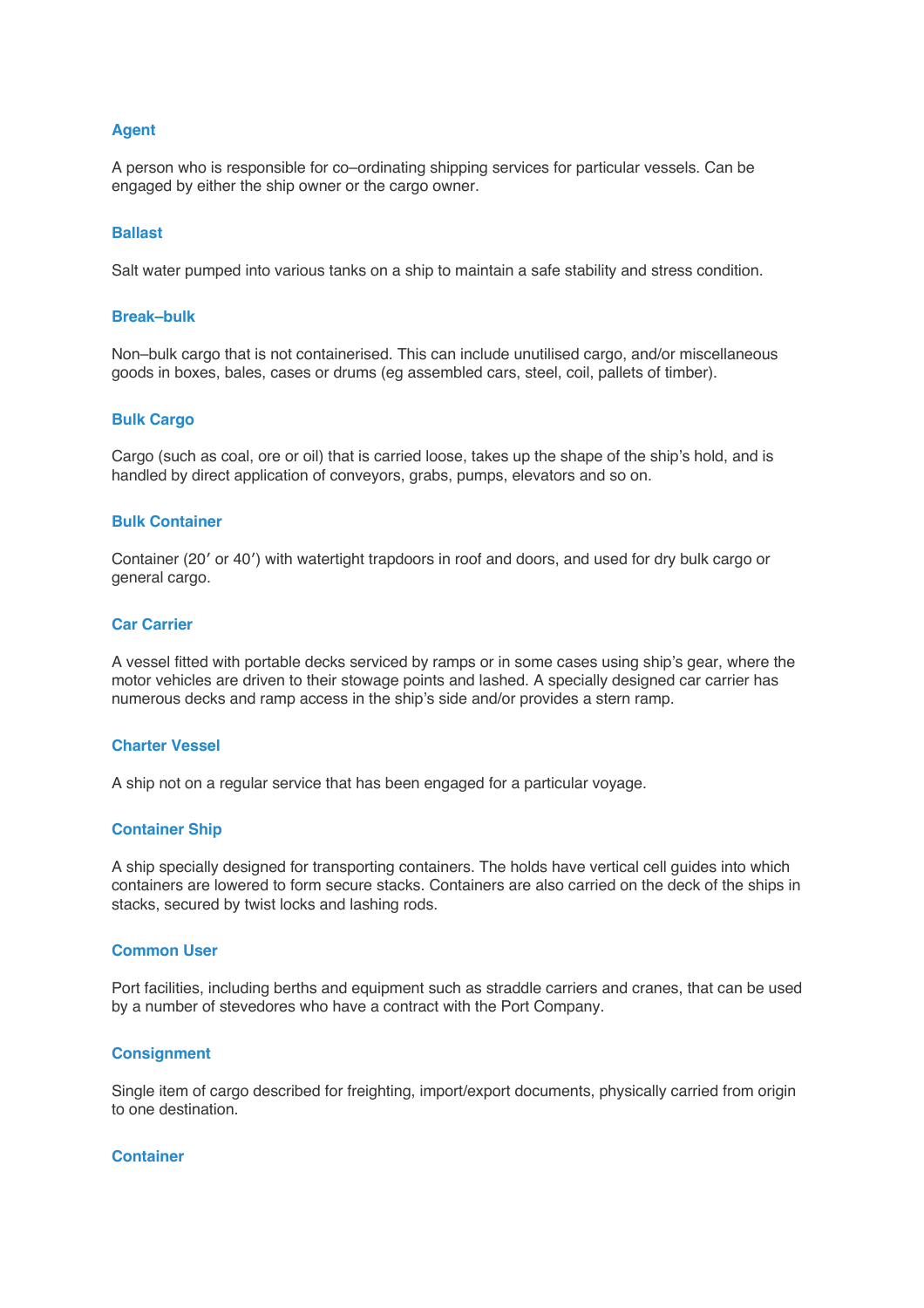Standardised steel box (20′ or 40′ and 8 feet wide and high) used to carry cargo.

# **Container Park**

Facility for large–scale parking of containers.

## **Container Sizes**

Length external: (20′ or 40′) Width external: (8'). Height: external various. Internal dimensions: consult specification for specific container.

# **Container Terminal**

Area where large scale container handling, packing and storage facilities are available and used for transport of containers between at least two different transport media (rail, road, sea, air).

# **Dead Weight Tonnage (DWT)**

Weight in tonnes of cargo, stores, fuel, passengers and crew carried by the ship when loaded to their maximum summer load line.

## **Depot**

A facility used by shipping companies to pack and unpack containers.

## **Draft**

The distance between the water level and the bottom of a ship.

## **Dry Bulk**

Bulk cargo that is dry, such as wheat, coal and woodchips.

## **Dunnage**

Loose packing material used to protect a ship's cargo during transport.

# **Environmental Harm**

Any adverse effect, or potential adverse effect (whether temporary or permanent and of whatever magnitude, duration or frequency) on an environmental value, including environmental nuisance.

## **Full Container Load (FCL)**

A container filled by a shipper or consolidator and used exclusively for their own cargo.

## **General Cargo**

Any containerised cargo not requiring refrigeration.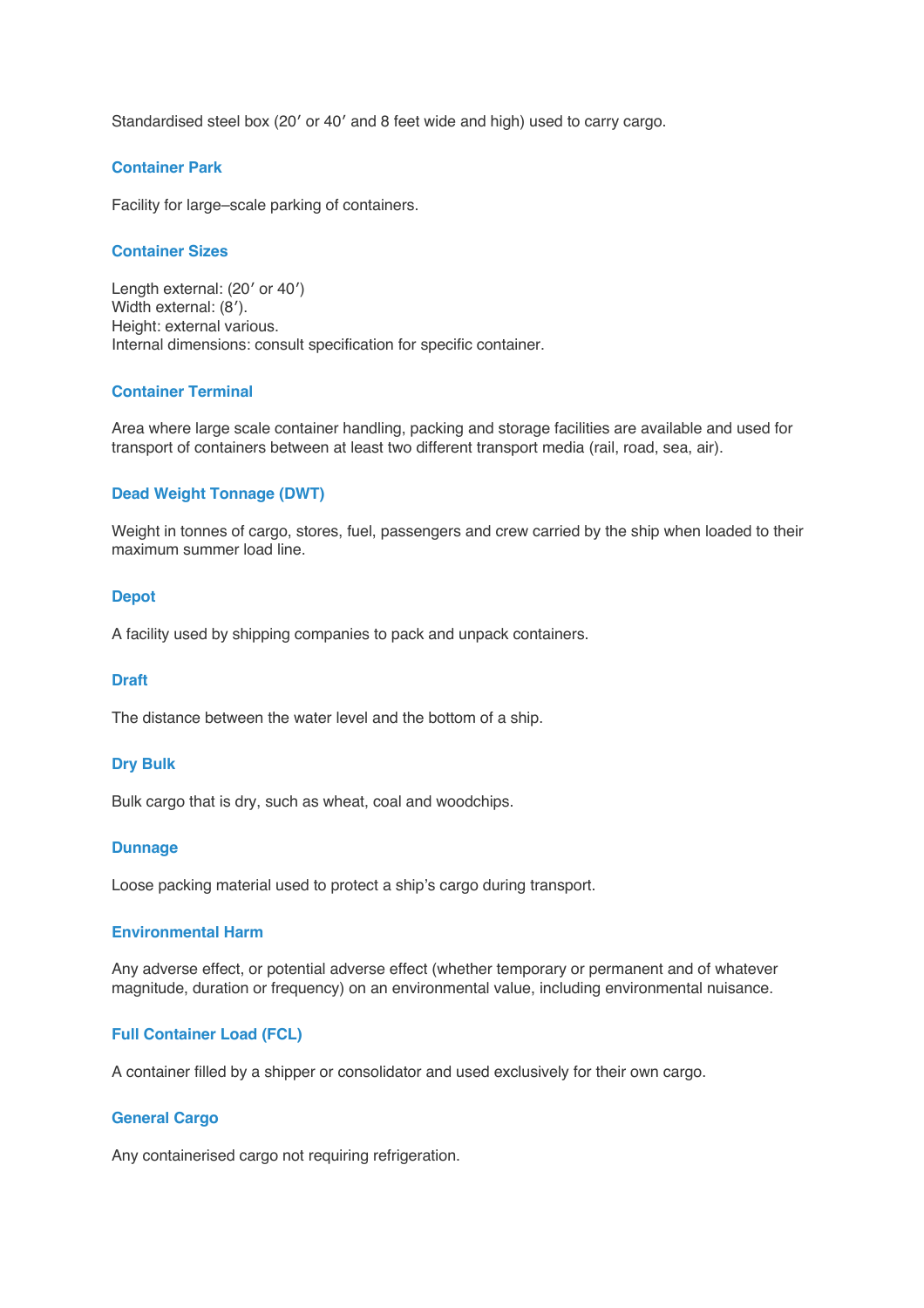# **General Container**

20′ or 40′ container with solid roof and sides (8′ or 8'6″).

# **Gross Registered Tonnage (GRT)**

Broadly speaking – the capacity in cubic measurement of the spaces within the hull and of the enclosed spaces above deck, available for cargo, stores, fuel, passengers and crews.

## **Gross Weight**

The weight of the container plus contents plus packaging/dunnage.

## **Hoppers**

It is a funnel like mobile structure that free flowing cargo is poured through. Trucks are positioned below the hopper for loading.

## **Industry**

An activity which, in the course of any trade or business, involves the manufacture, production, processing, repair, recycling or storage of any article, material or thing (whether solid, liquid or gaseous) or scientific or technological research, investigation or testing or the disposal of waste of any kind whatsoever.

## **Industrial and Operational Safety**

The protection of members of the public from any existing or potential sources of harm, existing either naturally or from processes being undertaken at the Port.

## **Lift–on/Lift–off (LoLo)**

A conventional vessel specially stiffened below (mechanised below), tank tops, etc sheer removed with bulkheads along ship sides,  $5 - 10$  tonne cranes or gears to handle unit loads, strapped pallets, containers, etc, and stowed by machines (forklift trucks and forklift cranes) working below.

# **LOA**

Maximum overall length of a vessel.

# **Manifest**

A list of cargo carried on a ship.

# **Marshaller**

A person who receives cargo from road/rail and accepts it from the stevedore ready for dispatch.

# **Metric Tonne**

1 Tonne = 1,000 kilograms or 2,204.62 lbs.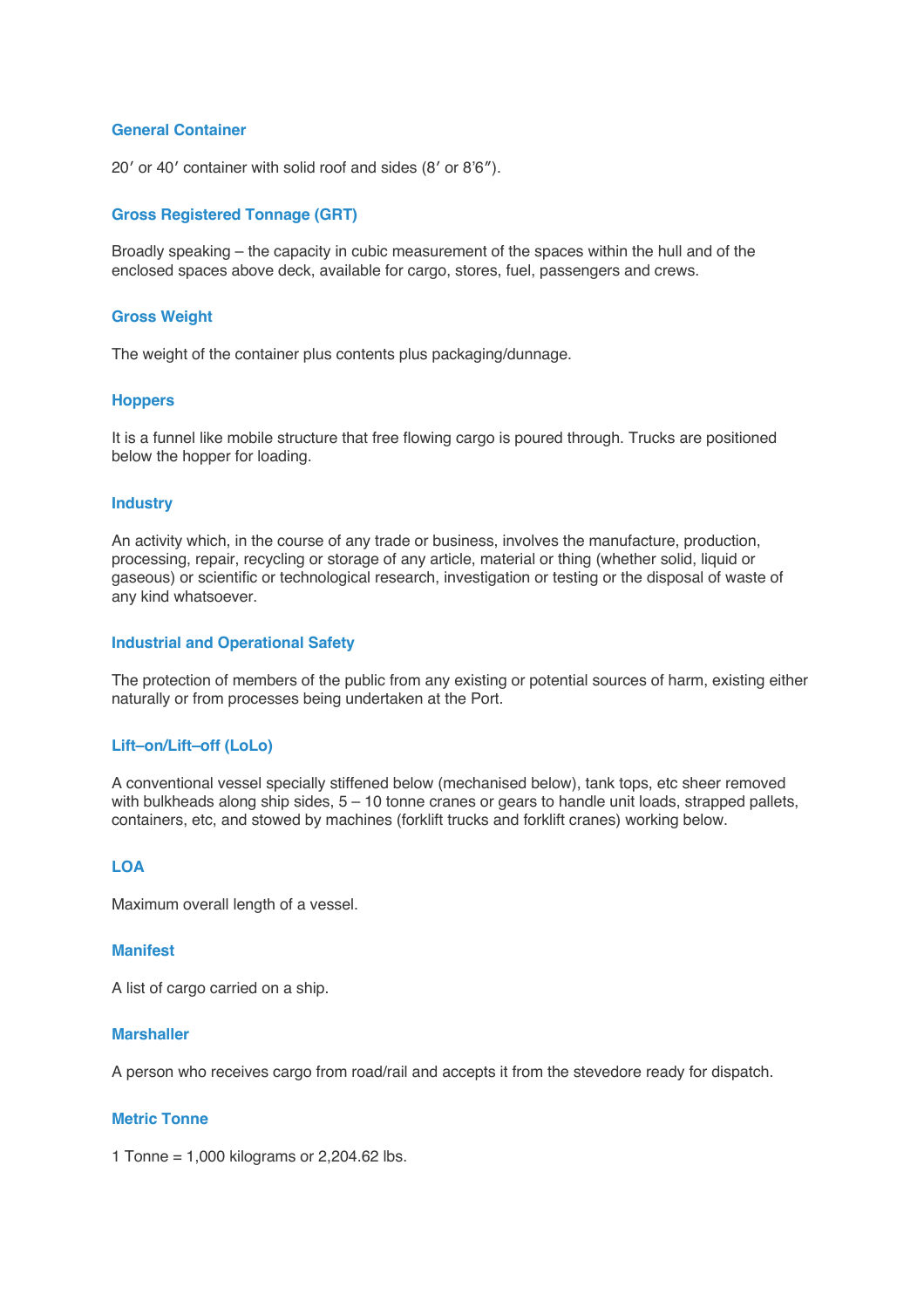# **Quayline**

Wharf frontage, or line beyond which no structure may project (if there is no wharf in place).

## **Reefer Container**

Container for carriage of refrigerated cargo.

# **Reefer Ship**

Fully refrigerated conventional ship – specially designed for the carriage of bulk or palletised refrigerated cargoes.

### **Roll–on/Roll–off (RoRo)**

Ships which can accept any cargo that can be driven on board (eg trailers, lorries, etc) or containers, pallets and unit–loads, which are carried on board by forklift trucks or side lift trucks.

# **Shipper**

A person or enterprise having a commercial arrangement with a shipping organisation for the shipment of cargo. A shipper is the consignor of cargo.

#### **Shipping Schedule**

A list generated daily showing all arrivals and departures for the Port of Tauranga.

### **Stevedore**

A person who is employed in the loading or unloading of ships.

# **Stevedoring**

The loading and unloading of ships' cargoes.

#### **Stevedoring Industry**

Includes bulk, break–bulk and container operations.

#### **Tankers**

Vessels built to particular specifications and size for the carriage of bulk liquid cargoes such as oil, petrol, wine, acid, liquid, gas, etc.

# **Tare Weight**

The weight of a container including fittings when empty. The weight of a road vehicle when empty.

# **TEU (Twenty Foot Equivalent Unit)**

20 foot ISO freight container size used as a unit of measure to describe a number of containers. One 40′ container is equivalent to 2 TEUs.